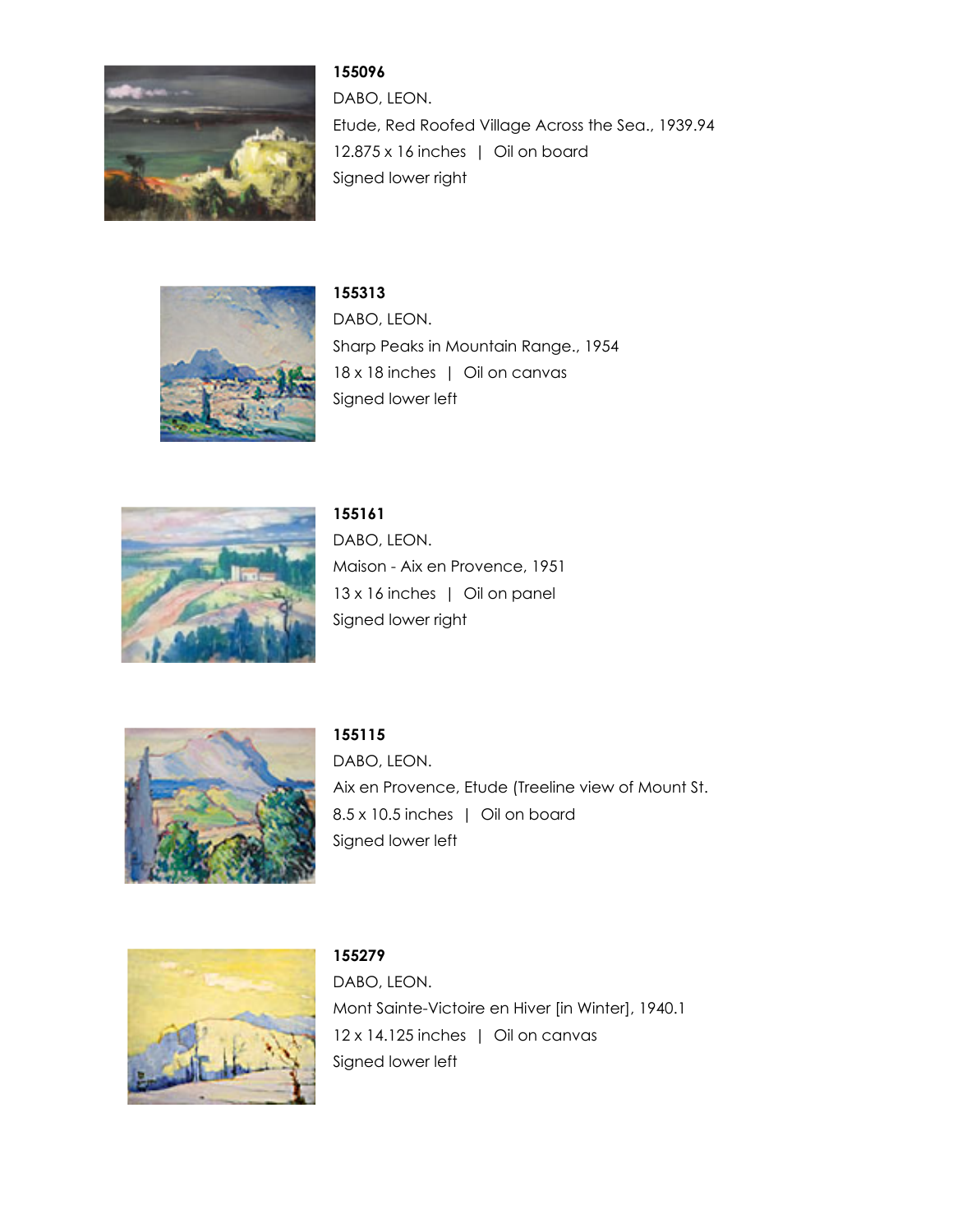

DABO, LEON. The Blue Vase, 1952 16 x 13 inches | Oil on canvas Signed lower left



**163657** DABO, LEON. Etude - Aix en Provence, 1951 12 x 16 inches | Oil on panel Signed lower right



**155106** DABO, LEON. Sunrise, 1954 18 x 22 inches | Oil on canvas Signed lower left



**155303** DABO, LEON. Etany de Barre, Near St. Victoire, 1951 16 x 25 inches | Oil on canvas Signed lower right



DABO, LEON. Pylon de Roi, Near Marseilles, ND (c 1951) 16 x 20 inches | Oil on canvas over Signed lower left

**155318**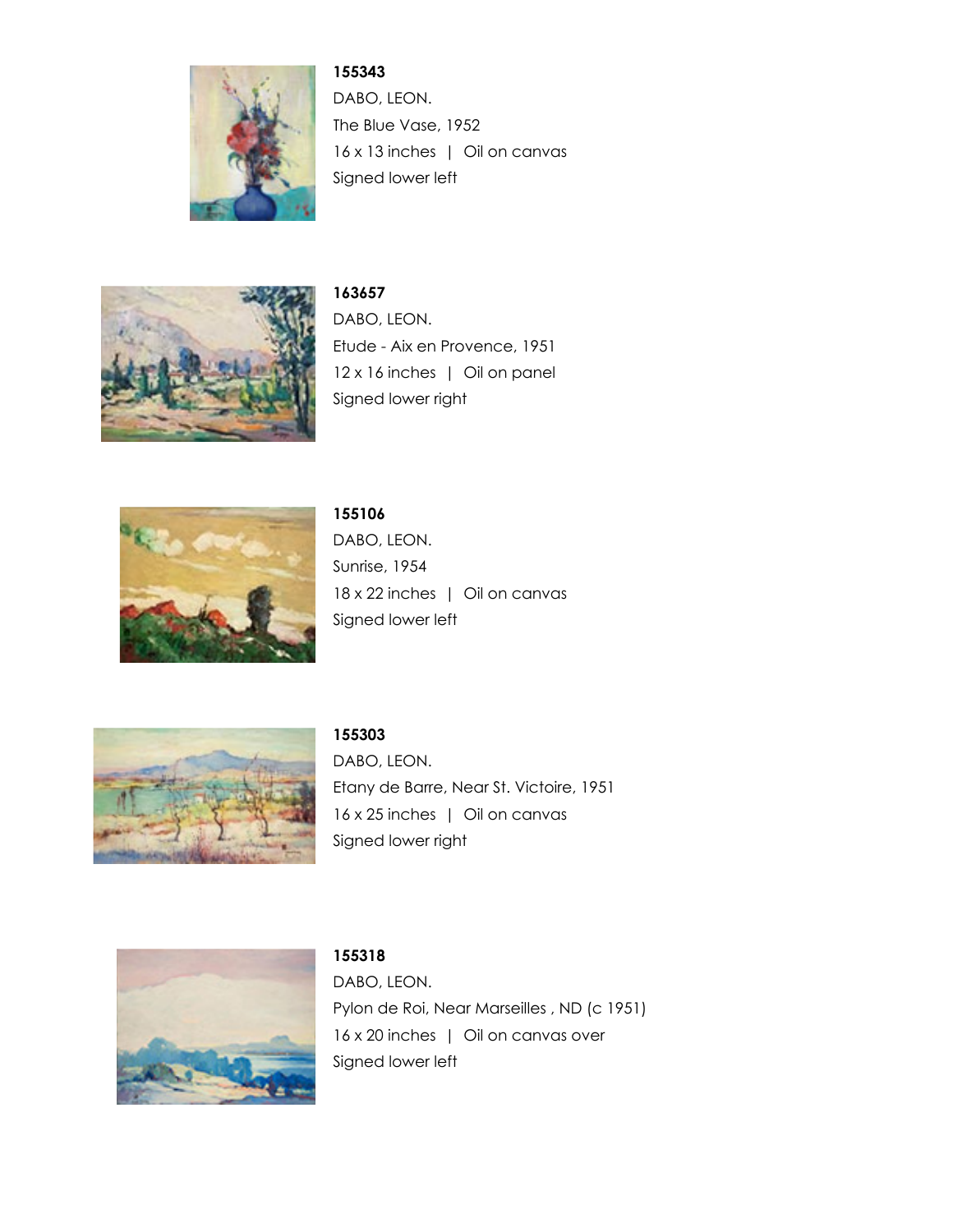

DABO, LEON. Sunrise., ND (c. 1952) 22 x 28 inches | Oil on canvas Signed lower right



**155272** DABO, LEON. Landscape in Provence, 1952 30 x 24 inches | Oil on canvas Signed lower right



**155170** DABO, LEON. Red Landscape with Lake, 1952 27 x 36 inches | Oil on canvas Signed lower left



**155299** DABO, LEON. Untitled (Red Roofed Farm Village), ND (c 1954) 27 x 36 inches | Oil on canvas Signed lower left



**155081** DABO, LEON. Normandy Coast, 1938 30 x 34 inches | Oil on canvas Signed lower left